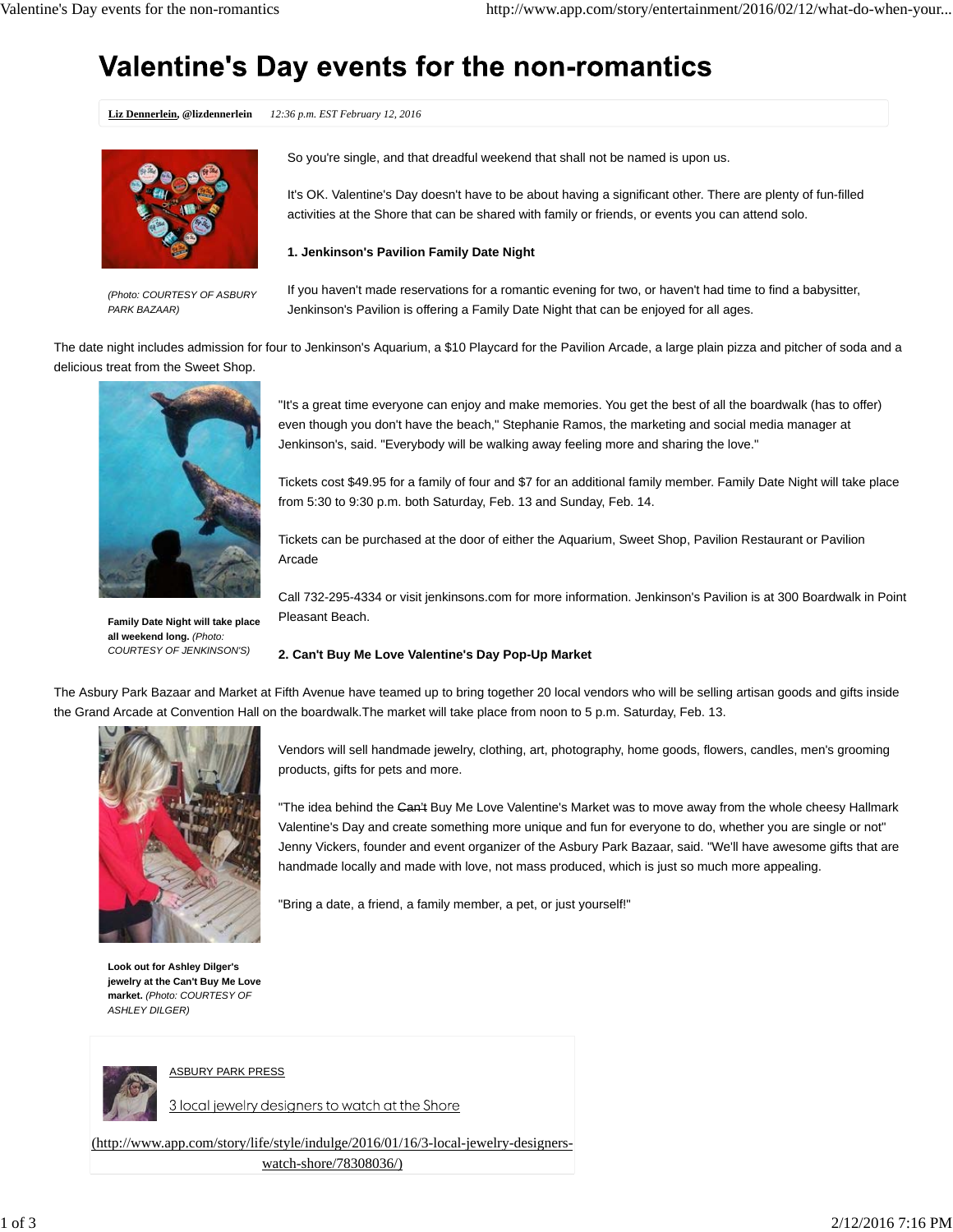There will also be live music from Dentist and Little Rose.

A Valentine's Day kids craft making workshop will also take place within the Pop-Up Market from 1 to 4 p.m. Stop by any time between those hours. A \$2 donation is suggested for each craft made and will benefit a local Asbury Park youth charity.

At night, the Couple's Therapy Valentine's Day Dance party will start at 9 p.m. Dance your troubles away with DJ sets by Miss TK and DJ Atom Worth. The event is free.

Visit asburyparkbazaar.com for more information.

#### **3. Stone Pony 42nd anniversary**

Perhaps you don't want to celebrate Valentine's Day at all. Instead, celebrate a different type of anniversary at the Stone Pony.

The Pony will host its 42nd anniversary at 7 p.m. Saturday. The night will feature the Bob Polding Band, Smoking Jackets, Chris Daniels and the Proof, and a late night jam session with Secret Sound.



**Secret Sound will perform during the Stone Pony's 42nd anniversary party.** *(Photo: COURTESY OF SECRET SOUND)*

Tickets cost \$12 at the door.

Visit stoneponyonline.com for more information. The Pony is at 913 Ocean Ave. in Asbury Park.

#### **4. Cupid's Chase 5K**

Run away from your problems during Seaside Height's annual Cupid's Chase 5K. What better way to forget that you're single than running for a good cause?